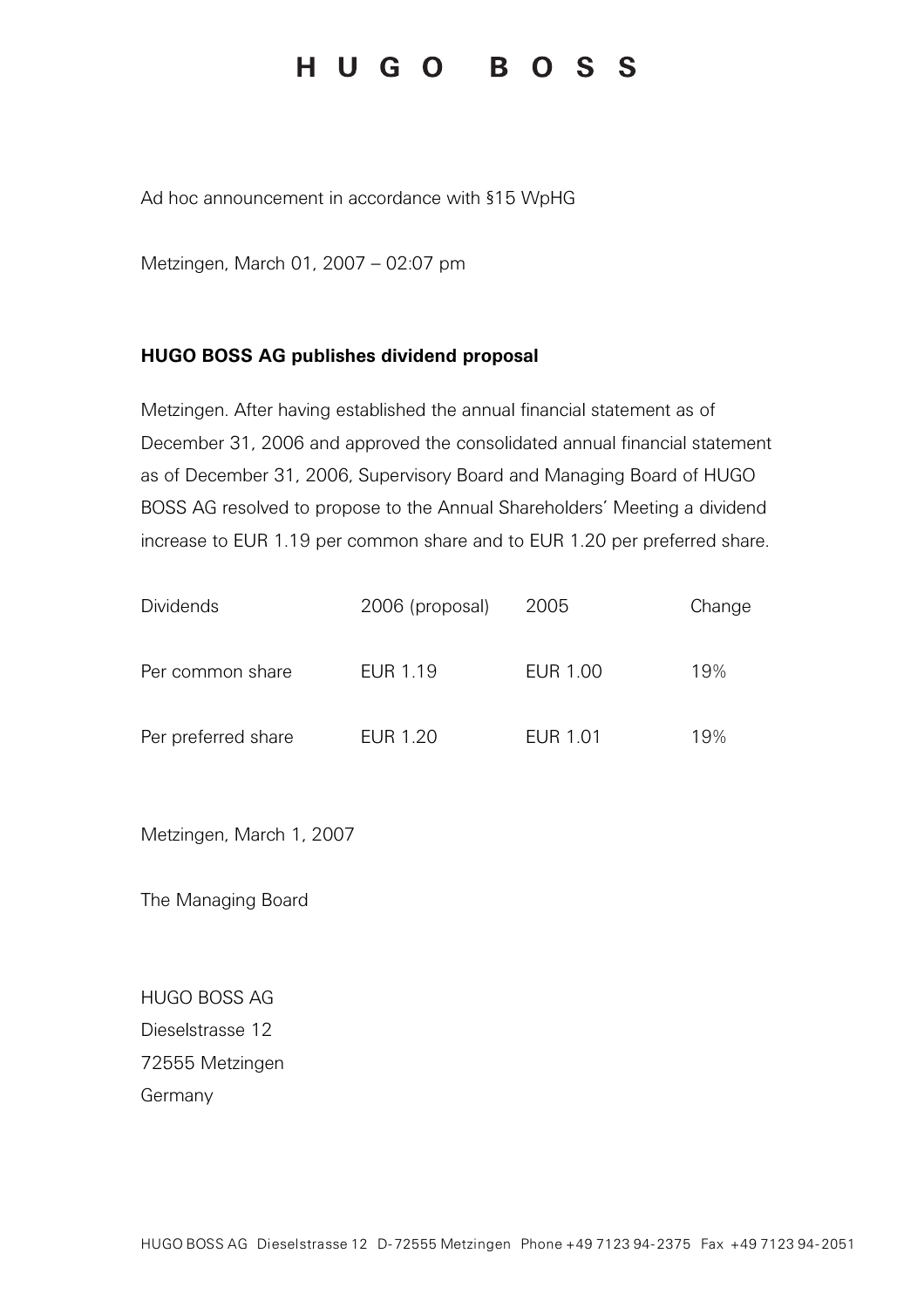## HUGO BOSS

Issuer's information/explanatory remarks concerning this ad hoc announcement:

#### HUGO BOSS AG recommends dividend increase for fiscal 2006

Metzingen, March 1, 2007. Based on the success achieved in fiscal 2006 and positive expectations regarding the Company's continuing performance, the Supervisory Board and Managing Board of HUGO BOSS AG will propose to the Annual Shareholders' Meeting to raise the dividend by 19 cents to EUR 1.19 (2005: EUR 1.00) per common share and EUR 1.20 (2005: EUR 1.01) per preferred share.

At today's meeting the Supervisory Board accepted the financial statements of HUGO BOSS AG and deemed approved the consolidated financial statements of the HUGO BOSS Group established by the Managing Board as of December 31, 2006. The financial statements report an increase in sales of 14% for the fashion group (currency adjusted: also 14%), from EUR 1,309 million to EUR 1,496 million. Earnings before taxes rose by 14% to EUR 180 million (2005: EUR 157 million), and net income by 19% to EUR 129 million (2005: 108 million).